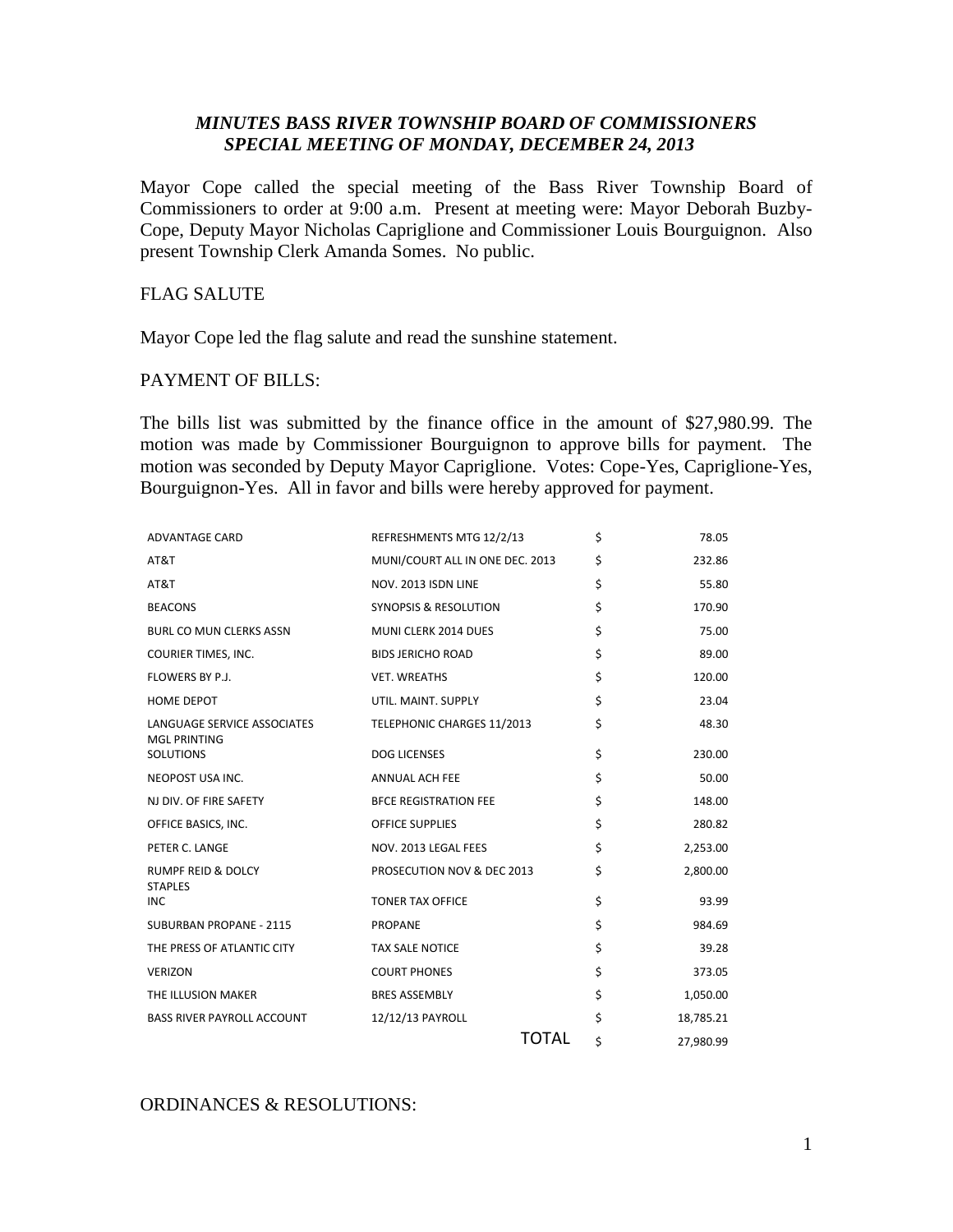### **RESOLUTION 2013-95**

# **RESOLUTION OF THE TOWNSHIP OF BASS RIVER COUNTY OF BURLINGTON, STATE OF NEW JERSEY AUTHORIZING THE TRANSFERS BETWEEN BUDGET APPROPRIATIONS DURING THE LAST TWO MONTHS OF THE FISCAL YEAR AND THE FIRST THREE MONTHS OF THE ENSUING YEAR.**

The motion was made by Mayor Cope to approve Resolution 2013-95. The motion was seconded by Deputy Mayor Capriglione. Votes: Cope-Yes, Bourguignon-Yes, Capriglione-Yes. All in favor and Resolution 2013-95 was hereby approved.

#### *RESOLUTION NO. 2013-95*

### *RESOLUTION OF THE TOWNSHIP OF BASS RIVER COUNTY OF BURLINGTON, STATE OF NEW JERSEY AUTHORIZING THE TRANSFERS BETWEEN BUDGET APPROPRIATIONS DURING THE LAST TWO MONTHS OF THE FISCAL YEAR AND THE FIRST THREE MONTHS OF THE ENSUING YEAR.*

*WHEREAS, transfers are permitted between budget appropriations during the last two months for the fiscal year, and the first three months of the ensuing year;*

*NOW THEREFORE BE IT RESOLVED by the Governing Body, Township of Bass River, County of Burlington, New Jersey; that transfers between 2013 Budget Appropriations are made as follows:*

| <b>CURRENT</b>                   | <b>From</b> | <u>To</u>    |
|----------------------------------|-------------|--------------|
| Admin & Exec O&E                 | \$3,010.00  |              |
| Liquidation of TTL               | \$2,000.00  |              |
| Engineering Services O&E         | \$3,000.00  |              |
| <b>First Aid Organization Co</b> | \$4,000.00  |              |
| Streets & Roads S&W              | \$3,000.00  |              |
| Municipal Prosecutor O&E         | \$5,700.00  |              |
| Mosquito & Pest Control OE       | \$1,000.00  |              |
| <b>Public Health Services</b>    | \$1,000.00  |              |
| Municipal Clerk S&W              |             | \$1,000.00   |
| Director of Revenue & Finance    |             | \$<br>10.00  |
| Financial Admin O&E              |             | \$2,000.00   |
| <b>Audit Services</b>            |             | \$1,000.00   |
| Tax Assessment O&E               |             | 200.00<br>\$ |
| Planning Board O&E               |             | \$1,000.00   |
| Fire $O \& E$                    |             | \$<br>300.00 |
| Streets & Roads O&E              |             | \$<br>700.00 |
| Convenience Center S&W           |             | \$1,000.00   |
| Convenience Center O&E           |             | \$13,000.00  |
| Electricity                      |             | 500.00<br>\$ |
| Public Defender                  |             | \$2,000.00   |
|                                  | \$22,710.00 | \$22,710.00  |

*NOW THEREFORE BE IT RESOLVED, by the Governing Body of the Township of Bass River, County of Burlington, New Jersey as follows:*